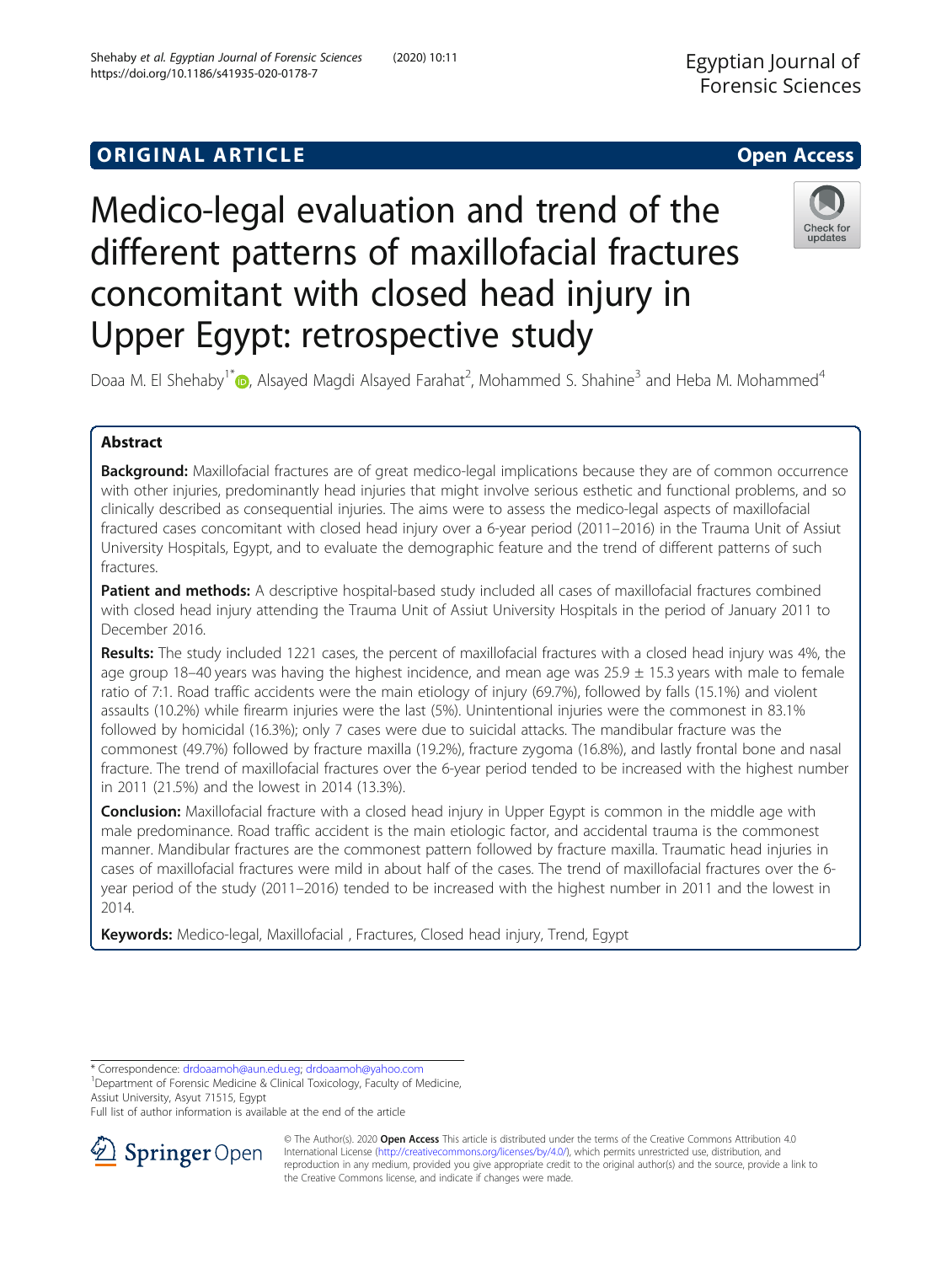# Introduction

Maxillofacial fractures are of special medico-legal implications as they are considered medico-legal cases and a part of poly-trauma conditions. Maxillofacial injuries are commonly encountered in the emergency medicine; most patients with these injuries have multisystem trauma that requires coordinated management between emergency physicians and surgical specialists in maxillofacial surgery, otolaryngology, plastic surgery, and general surgery (Delpachitra and Rahmel [2016\)](#page-8-0). Maxillofacial fractures include fractures extending from the frontal bone down to the base of the skull and include fracture of the frontal bone, zygoma, maxilla, nasal bone, ethmoid, and mandible (Fama et al. [2017\)](#page-8-0).

Trauma to the maxillofacial region mandates special attention as important sensory systems are contained within the face (e.g., vision, auditory, somatic sensation, gustatory, olfaction, and vestibular). Also, vital structures in the head and neck region are intimately associated (airway, blood vessels, and nerves). Lastly, the psychological impact of disfigurement can be devastating (Kloss et al. [2008](#page-8-0)). The maxillofacial fractured patient is a polytraumatized one that requires careful and regularly updated assessments and clears open communications with the surgeon. The preoperative reconstruction plan of functional areas is critically required to guide the physical, psychological, and social rehabilitation process. During surgery, monitoring, controlling, and documenting the patient's anesthetic course and any surgical emergencies are necessary. All of these legal goals reflect the quality of care fostering patient safety and will legally protect the surgeon as well (Parashar and Sharma [2013](#page-8-0)).

The basic traumatic head injury (THI) is an insult to the head due to an external mechanical force, possibly leading to a temporary or permanent impairment of cognitive, physical, and psychosocial functions, associated with a diminished or altered state of consciousness. There are two types of THI: closed head injury (or nonpenetrating) and open head injury (or penetrating) (Zandi and Hoseini [2013\)](#page-8-0). Closed head injury (CHI) is the most common cause of traumatic brain injury. This brain injury is due to an external impact leading to a sudden violent motion but does not include a break in the skull. A concussion is the major consequence of closed head injuries followed by epidural hematoma, subdural hematoma, and intracerebral hemorrhage (Syed et al. [2007\)](#page-8-0).

The etiology of maxillofacial fractures varies from one geographical region to another and even within the same region depending on the prevailing socio-economic, cultural, and environmental factors. The amount of force required to cause damage to the facial bones differs regionally; the supraorbital rim, the maxilla and the mandible (symphysis and angle), and the frontal bones require a high impact force to be damaged. A low impact force is all that is required to damage the zygoma and the nasal bone; high impact and low impact forces are defined as greater or lesser than 50 times the force of gravity (Motamedi [2003\)](#page-8-0).

# Materials and methods Aim of the study

- It is to assess maxillofacial fractured cases associated with closed head injury over a 6-year period (2011– 2016) in the Trauma Unit of Assiut University Hospitals, Egypt.
- It is to evaluate the medico-legal aspects (cause, manner, patterns, and outcome), identify the sociodemographic background (age, sex, residence, occupation), and assess the trend of different patterns of such fractures.

#### Study design and setting

The study is a retrospective descriptive hospital-based study conducted in the Trauma Unit of Assiut University Hospitals (tertiary care hospital), Egypt. The Trauma Unit of Assiut University Hospitals is considered as the central unit of trauma in Upper Egypt, to which cases from all Upper Egypt and the Red Sea Governorates attend it.

### Study population

The study included all cases of maxillofacial fractures combined with closed head injury attended the Trauma Unit of Assiut University Hospital during the period from 1 January 2011 to the end of December 2016.

#### Exclusion criteria

- Maxillofacial fracture cases with an open traumatic head injury as they already were transmitted to the Neurosurgery Department
- Patients admitted with isolated facial soft tissue injuries
- Neurosurgical interventions of previous injuries and deformities
- Patients discharged on their request before the examination

#### Registered data

- Socio-demographic data of cases: age, gender, residence, and occupation.
- Medico-legal aspects of cases: etiology, pattern, manner, and outcome of injuries. Fractures of the facial skeleton were classified into mandibular, maxillary, zygomatic, frontal bone fractures, naso-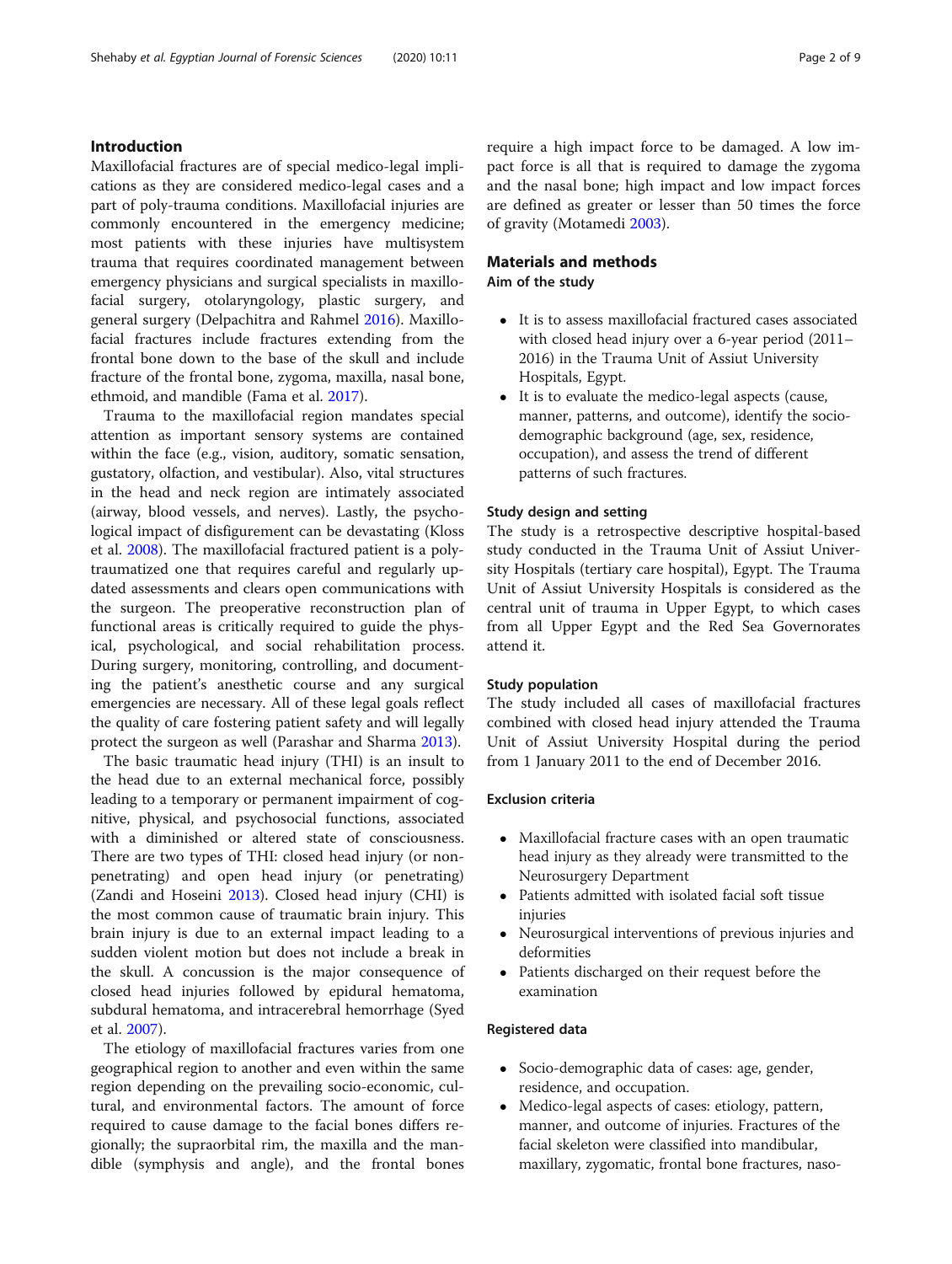ethmoidal fractures, and multiple site fractures. Computerized tomography (CT) scan was the current imaging standard for evaluating a multitraumatized patient and used for identification of the fracture pattern and defining the type of traumatic head injury.

 Clinical profile of cases: the Glasgow Coma Scale (GCS)—patients are classified into three grades: mild  $(GCS = 13-15)$ , moderate  $(GCS = 9-12)$ , and severe (GCS = 3–8). Types of treatment (surgical or conservative), treatment modalities (arch bar or mandibular fixation), presence of concomitant injuries (poly-traumatized patient), and condition of the case at discharge time.

### Statistical analysis

Results were expressed as frequency and percent for categorical variables and mean ± SD for continuous variables. Chi-square test  $(\chi^2)$  was used for comparing proportions between the different etiological causes of maxillofacial injuries regarding age and gender.  $p$  value < 0.05 was considered statistically significant.

#### Ethics considerations

Ethical approval was obtained from the Ethical Committee of Faculty of Medicine, Assiut University, Egypt. Consent to participate from participants is not applicable as the data was obtained from the electronic health database.

# Results

The descriptive hospital-based study includes 1221 cases of maxillofacial fractures with a closed head injury that attended the Trauma Unit of Assiut University Hospitals, Egypt, between January 2011 and December 2016. The percent of maxillofacial fractures was 4% (total number of trauma cases admitted to the trauma unit was 30,525).

Regarding the socio-demographic characteristics of the studied population, the highest percent of maxillofacial fractures (MFF) was among the age group 18–40 years (49.2%) followed by the age group < 18 years (34%) and the age group  $\geq$  40 years (16.8%); mean age was 25.9  $\pm$ 15.3 years and range of age from 1 year (youngest age group) to 90 years (oldest age group). Regarding the gender of cases with MFF, males represent 88% of cases; male to female ratio was about 7:1; 59.6% of the cases belonged to the urban area while 40.4% were from rural areas. More than half of the cases were unemployed (54.6%), 33.8% were workers, and 11.6% were employers (Fig. [1](#page-3-0)).

Table [1](#page-3-0) showed the medico-legal criteria and revealed that road traffic accidents were the main etiology of injury (69.7%), followed by falls (fall from height and on the ground, 15.1%) and violent assaults and fight (10.2%) while firearm injuries were the least etiology (5%). Accidental manner of injury was the commonest in more than four fifths of the cases (83.1%) followed by the homicidal manner in less than one fifth of the injuries (16.3%); only seven cases were due to suicidal attack. Different patterns of maxillofacial fractures were present as mandibular fracture was the commonest one (49.7%) followed by fracture maxilla (19.2%), then fracture zygoma (16.8%), and lastly frontal bone fracture and nasal and naso-ethmoid fracture (9.1% and 5.2%) respectively.

The clinical profile of combined maxillofacial with closed head injury fracture cases was as follows: about half of the cases (50.7%) had mild traumatic head injury (THI) (GCS was 12:15), 46.0% were of moderate THI (GCS 8:11), and only 3.3% of the cases had severed THI (GCS less than 8). Treatment of maxillofacial fracture was conservative in 50.0% of the cases and surgical in the remaining half. Treatment modalities in the form of arch bar were indicated in 30.7%, not indicated in 35.8% of the cases; mandibular fixation was indicated in 3.3%, not indicated in 63.2% of the cases; 33.5% of the cases were discharged on-demand or died before evaluation for intervention; the final fate of the cases was improvement in 63.0%. Only 10.3% refuse surgery and 10.1% referred to private clinic on-demand after clinical and radiological evaluation, with a case fatality rate of 16.6%. Isolated maxillofacial fractures were in 10.9% while polytrauma was present in 89.1% (Table [2](#page-4-0)).

There is a statistically significant difference between the etiology of craniomaxillofacial fractures and age distribution ( $p$  value < 0.001); road traffic injuries occurred most in age  $18 \le 40$  years (76.2%) compared with 62.7% and 64.9% in the age group  $<$  18 and  $\geq$  40 years, respectively. Fall from height/on the ground occurred most in age < 18 years (29.2%). Violent assaults/fights and firearm injuries occurred most in age  $\geq$  40 years (15.6% and 7.3%, respectively) (Fig. [2\)](#page-4-0).

Figure [3](#page-5-0) reveals a statistically significant difference between the etiology of craniomaxillofacial fractures and gender of cases ( $p$  value < 0.001); road traffic injuries and violent assaults/fights occurred mostly in males (76.2% and 10.9%, respectively) compared with females (47.9% and 5.5%, respectively). However, fall from height/on the ground occurred most in females (41.8%).

Figure [4](#page-5-0) reveals that all motor car accidents were unintentional and falls from heights were responsible for all suicidal cases with MF fractures. Violent assaults were the usual homicidal manner as a general way of assault; firearm injuries were homicidally inflicted in about one fourth of the cases.

Concerning the trend of occurrence of maxillofacial fractures and its different patterns from the year 2011 to 2016, the proportion tended to be increasing with the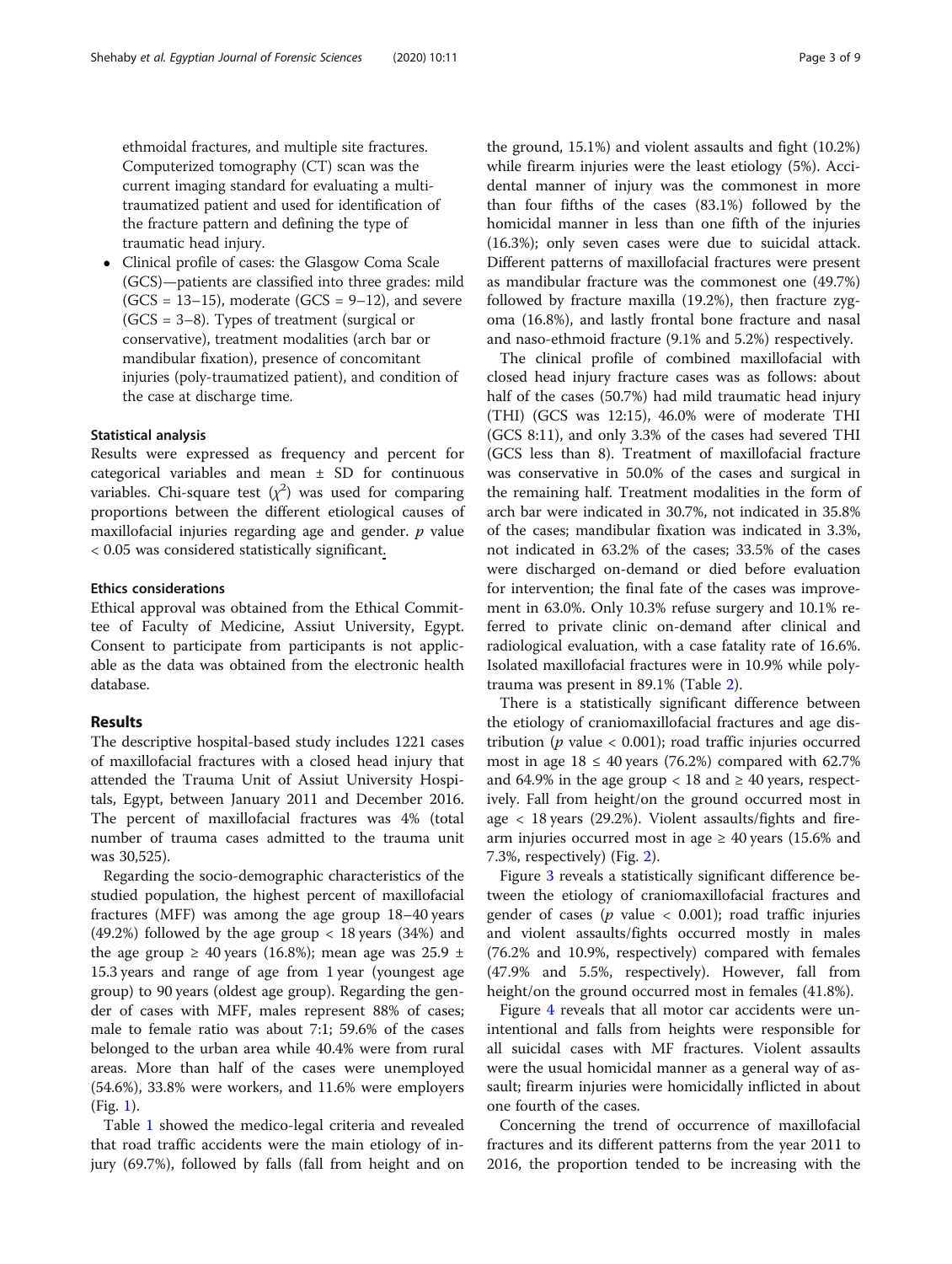<span id="page-3-0"></span>

highest incidence in 2011 (21.5%) and the lowest in 2014 (16.5%), with more or less steady trend between 2011 and 2014 and fluctuating trend between 2014 and 2016. Regarding the different pattern of MFF, mandibular fracture has the highest incidence of occurrence (49.7%) with a trend followed the maxillofacial fractures trend (Fig. [5](#page-6-0)).

# **Discussion**

Traumatic injury is the most common cause of death in the last 10 years and still a significant health problem in

Table 1 Medico-legal aspects of craniomaxillofacial fracture cases in the studied period (2011–2016)

| Variables                          | Cases        |      |
|------------------------------------|--------------|------|
|                                    | $No. = 1221$ | $\%$ |
| Etiology of MF fractures           |              |      |
| Road traffic injuries <sup>#</sup> | 851          | 69.7 |
| Fall from height and on the ground | 184          | 15.1 |
| Violent assault and fight          | 125          | 10.2 |
| Firearm injuries                   | 61           | 5.0  |
| Manner of MF fracture              |              |      |
| Accidental                         | 1015         | 83.1 |
| Homicidal                          | 199          | 16.3 |
| Suicidal                           | 7            | 0.6  |
| Pattern of MF fracture             |              |      |
| Mandibular fracture                | 607          | 49.7 |
| Fracture maxilla                   | 234          | 19.2 |
| Fracture zygoma                    | 205          | 16.8 |
| Frontal bone fracture              | 111          | 9.1  |
| Nasal and naso-ethmoid fracture    | 64           | 5.2  |

# Road traffic injuries include motor car, motorcycle, and train accidents

all countries, in spite of the level of the socio-economic state. About 12,000 Egyptians died each year due to different types and etiological causes of trauma (El Shehaby et al. [2018](#page-8-0)). The human face often constitutes the first point of contact in various human interactions and is frequently the preferred target for blows in assault cases (El Shehaby et al. [2019\)](#page-8-0). Maxillofacial trauma is thus a common presentation in accident and emergency departments either as an isolated injury or as a part of poly-trauma. These injuries may cause serious functional, psychological, physical, and cosmetic disabilities (Kapoor and Kalra [2012](#page-8-0)).

The present study is a descriptive hospital-based study that was carried out on 1221 trauma patients with maxillofacial fractures combined with closed head injury of both sexes referred to the Trauma Unit and Maxillofacial Surgery Department of Assiut University Hospitals (tertiary care hospital), Egypt, throughout the period from 1 January 2011 to the end of December 2016.

The epidemiological criteria revealed that maxillofacial fractures accounted for 4% of all trauma cases, and its peak was at the year 2011 and 2015; this result is slightly higher than that reported by Pillay et al. which reported the incidence of craniomaxillofacial fractures as 2.9% (Pillay et al. [2018](#page-8-0)), but lower than that previously reported (16%) in a similar study conducted in Australia (Shahim et al. [2006](#page-8-0)). The incidence of traumatic head injury (THI) associated with MFF in different countries around the world is greatly different, but the overall result is higher in males when compared with females; in the present study, it is 7:1; this result is in accordance with Patil et al. [\(2016](#page-8-0)). Other studies in the developed countries, the male/female ratio ranged from 2:1 to 4:1, which indicates the active participation of women in outdoor life activities than in developing countries (Gassner et al. [2003\)](#page-8-0).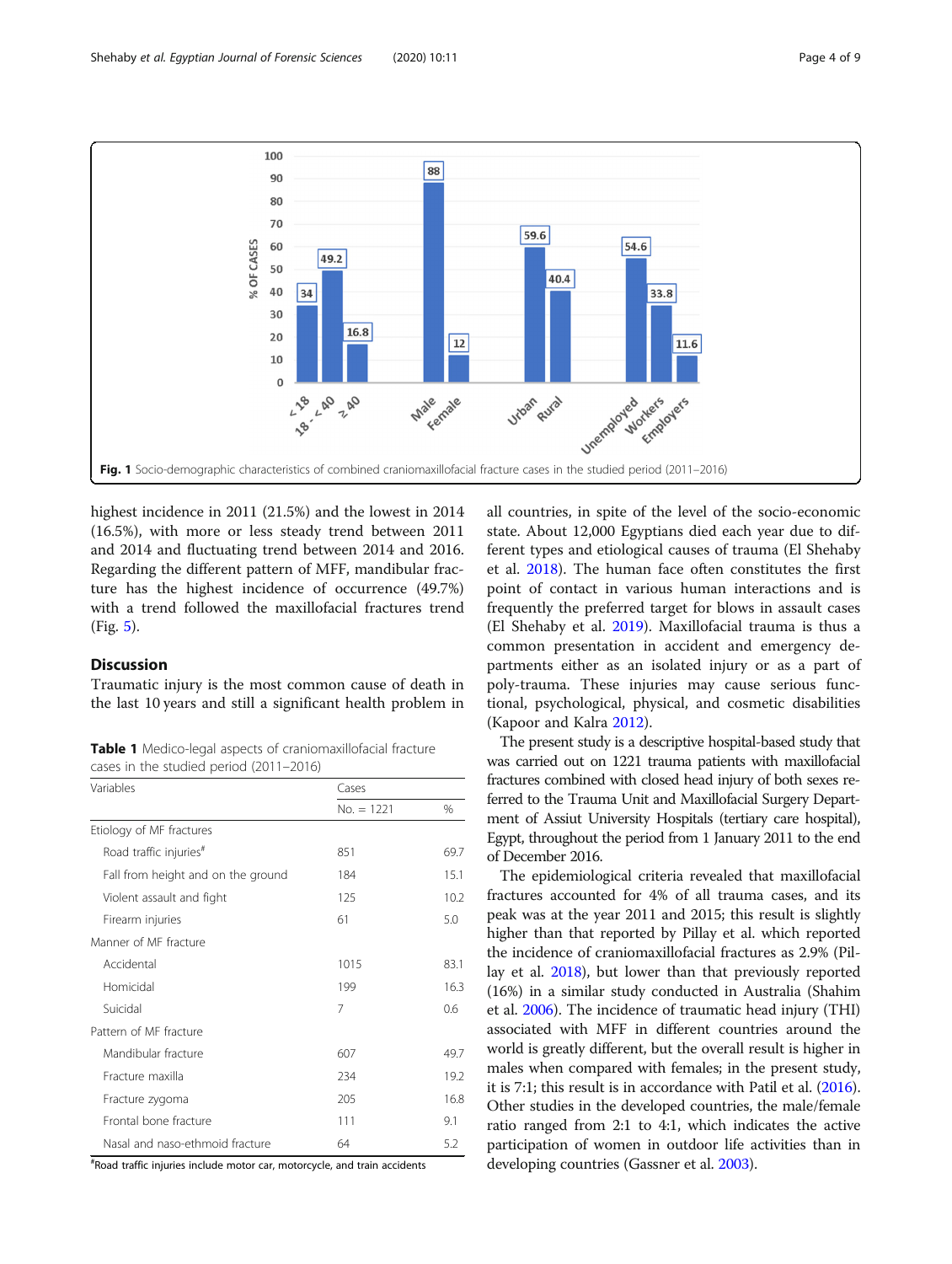<span id="page-4-0"></span>

|  |  | <b>Table 2</b> Clinical profile of craniomaxillofacial fracture cases in the studied period (2011–2016) |  |
|--|--|---------------------------------------------------------------------------------------------------------|--|
|--|--|---------------------------------------------------------------------------------------------------------|--|

| Variables                                                                | Cases        |      |
|--------------------------------------------------------------------------|--------------|------|
|                                                                          | $No. = 1221$ | $\%$ |
| Glasgow Coma Scale (GCS)                                                 |              |      |
| Mild                                                                     | 619          | 50.7 |
| Moderate                                                                 | 562          | 46.0 |
| Severe                                                                   | 40           | 3.3  |
| Type of treatment                                                        |              |      |
| Conservative                                                             | 610          | 50.0 |
| Surgical                                                                 | 611          | 50.0 |
| Treatment modalities                                                     |              |      |
| Arch bar                                                                 |              |      |
| Indicated arch bar                                                       | 375          | 30.7 |
| Not indicated arch bar                                                   | 437          | 35.8 |
| Death, escape, and discharge on-demand before evaluation on intervention | 409          | 33.5 |
| Mandibular fixation                                                      |              |      |
| Indicated                                                                | 40           | 3.3  |
| Not indicated                                                            | 772          | 63.2 |
| Death, escape, and discharge on-demand before intervention               | 409          | 33.5 |
| Condition of the case on discharge                                       |              |      |
| Improved                                                                 | 769          | 63.0 |
| Refuse surgery                                                           | 126          | 10.3 |
| Referred to a private clinic on demand                                   | 123          | 10.1 |
| Death                                                                    | 203          | 16.6 |
| Associated injuries                                                      |              |      |
| Isolated craniomaxillofacial fracture                                    | 133          | 10.9 |
| Poly-traumatized patients                                                | 1088         | 89.1 |

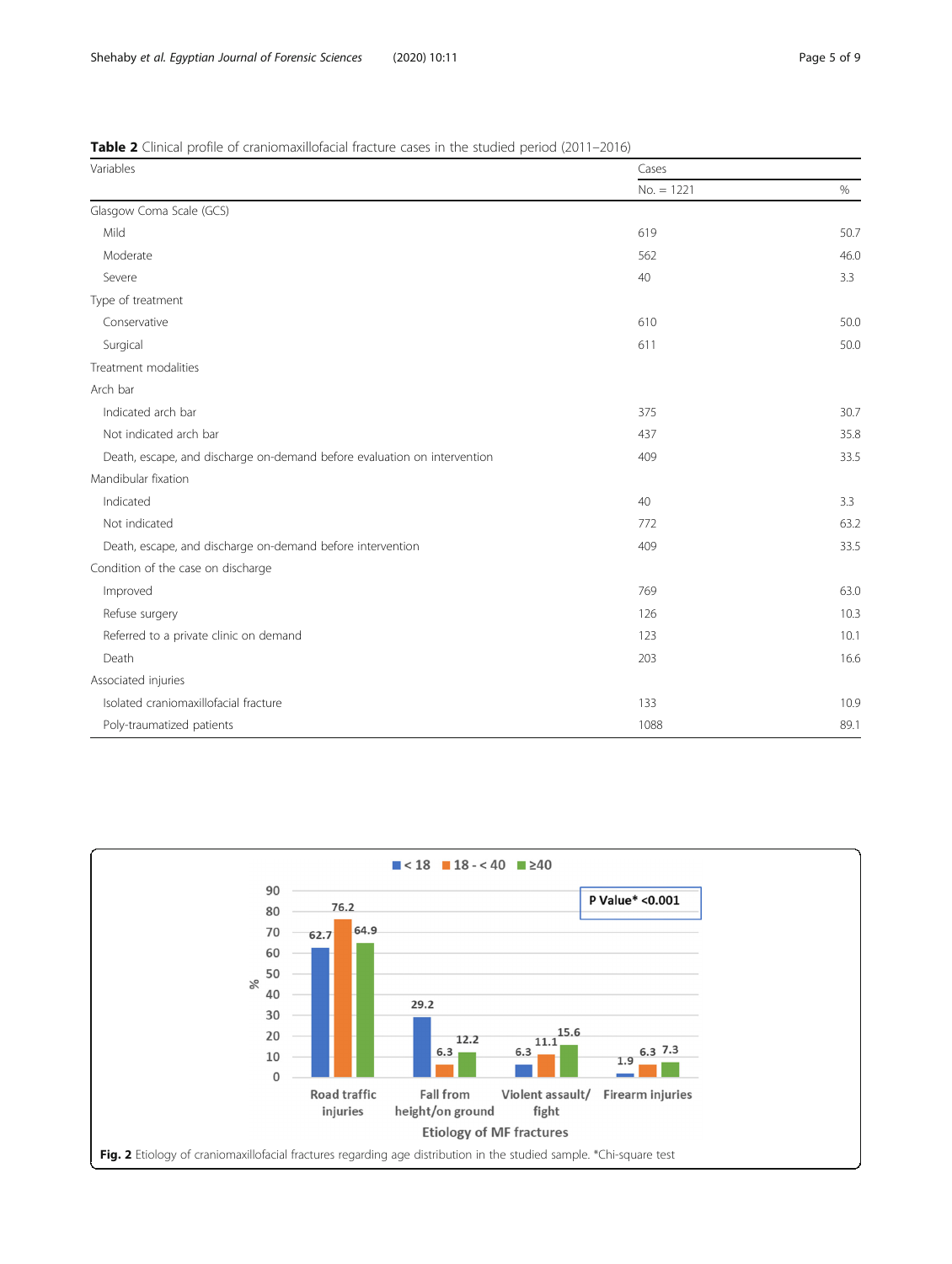<span id="page-5-0"></span>

Considerable variations between developing and developed countries may be present but still male outnumber female by more than 2 to 1; this may be attributed to the higher percentage of women in developed countries who participate directly in economic, social, and cultural activities, and therefore, they are consequently susceptible to violence, traffic accidents, and sports accident (El Shehaby et al. [2018](#page-8-0)). Men usually outnumber women in developing countries due to their mobility, more frequently involved in stronger physical, violent activities, and motor vehicle crashes and often sustain more severe injuries compared with females (El Shehaby et al. [2019](#page-8-0)). In the present study, the commonest age group among the injured cases was 18–40 years; it was suggested that this is the age of adolescence and adulthood where persons frequently carelessly drive motor vehicles and practice dangerous exercises and thus exposing themselves to all types of violent trauma (Thorén et al. [2010](#page-8-0)). This agrees with the result of Mijiti et al. [\(2014\)](#page-8-0) that showed most cases exposed to THI concomitant with MFF are men between 20 and 39 years.

The main etiology for craniomaxillofacial fractures over the reported 6-year period was road traffic accidents (69.7%); this finding is supported by several studies where traffic accidents were the most prevalent etiology of facial trauma (Samieirad et al. [2015](#page-8-0)). The second etiology was fall then followed by interpersonal violence which was the third responsible etiological cause; this result is similar to Sbordone et al. [2018.](#page-8-0) Alternatively, other recent metacentric retrospective studies from Southern Italy in 2018 reported that the vast majority of cases were due to violent assaults followed by road traffic accident (RTA) then falls (Khan and Arif [2005](#page-8-0)). Road traffic accident is the leading cause of traumatic injuries in developing countries, while interpersonal violence is the leading cause in developed countries (Pillay et al.

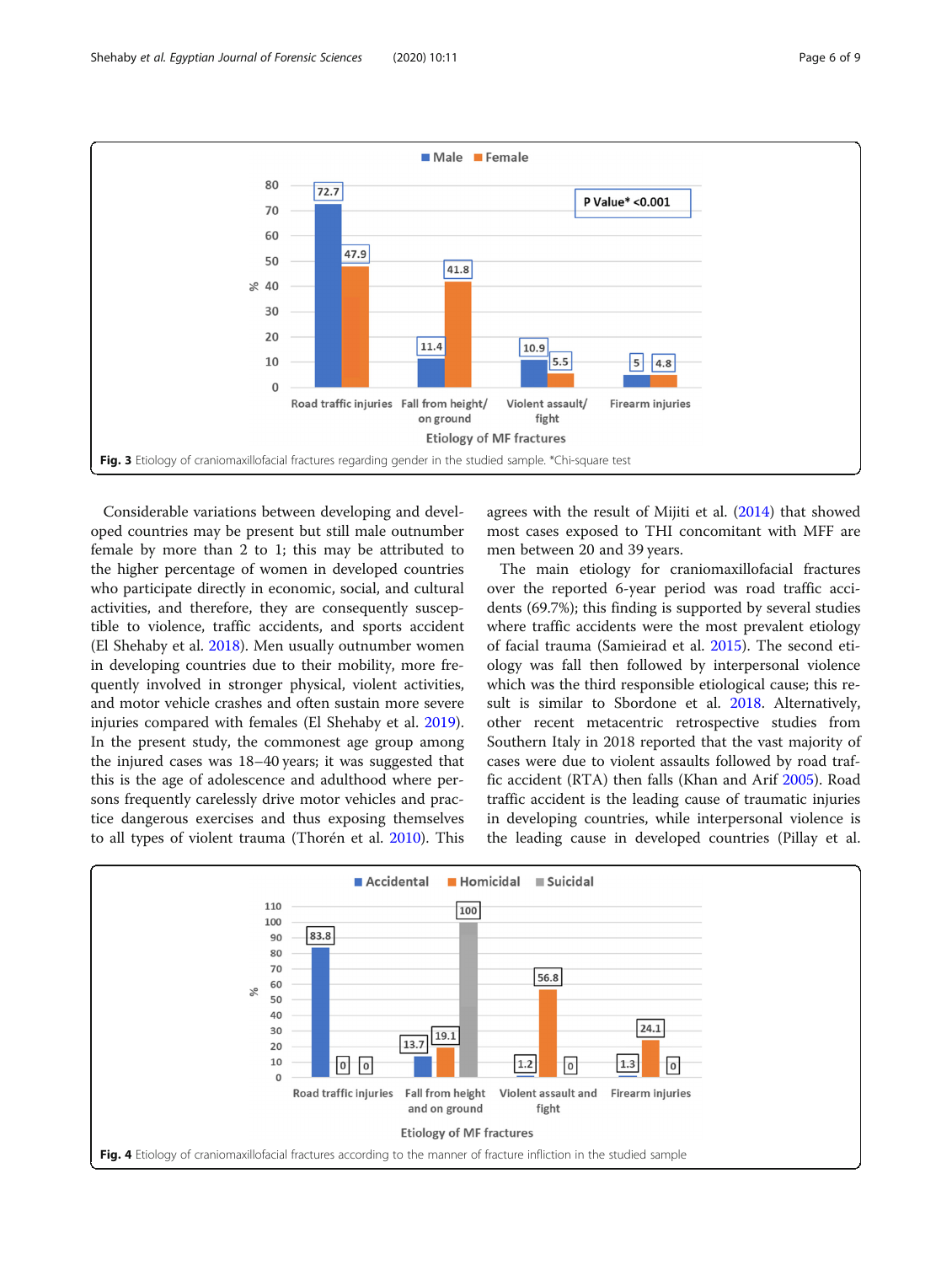<span id="page-6-0"></span>

[2018](#page-8-0)). The possible causes for this in Egypt are multifactorial that may be due to bad road conditions and poor road lighting along with lack of adequate public transport systems all contribute to increased trauma. The primary reasons for the increase in fatalities and injuries from traffic crashes in developing countries are simply the rising number of motor vehicles, economic growth associated with increased mobility, need to travel for employment, lack of traffic police manpower to implement existing laws, sudden urbanization as well as availability of easy loans for middle and low socio-economic population, and lack of awareness of the use of helmets. These findings should announce the need for better road traffic awareness among masses (Fasola et al. [2003](#page-8-0)).

Falls in the form of fall from heights and fall on the ground are considered as persistent hazards met in all communities and occupational settings. It is frequently encountered in accidents, suicides, and rarely in homicides (Hagga et al. [2016](#page-8-0)). The extent of injuries sustained due to fall from heights varies depending on the falling height, composition of the impact surface, intermediate objects encountered during the fall process, rate of deceleration, position of the body on landing, and individual factors such as age, body weight, preexisting disease, and also age of the person (child, adult, elderly). In the case of falls, craniocerebral trauma (head injury) is the primary cause of mortality among skeletal injuries. Among soft tissue injuries, injury to the brain followed by the liver, lung, and spleen was frequent (Sasaki et al. [2009\)](#page-8-0).

Injuries are caused by intentional and unintentional causes; intentional injuries occur with purposeful intent and include homicide, suicide, domestic violence, sexual assaults, bias-related violence, and firearms. Unintentional injuries are injuries that occur without purposeful intent (Sasaki et al. [2009\)](#page-8-0). In the present study, accidental manner of injury was a major manner of craniomaxillofacial fractures followed by homicidal manner, while suicidal attack represents less than 1% only; this can be explained by the fact that road traffic accidents (as a major responsible for accidental manner) outnumbered interpersonal violence.

In agreement with some studies (Kapoor and Kalra [2012](#page-8-0); van den Bergh et al. [2012\)](#page-8-0), mandibular fracture constitutes a major portion of maxillofacial fractures (49.7%) because of its prominence and unique mobility, and though a very strong bone, mandible has several areas of weaknesses, followed by fracture maxilla (19.2%), then fracture zygoma (16.8%), and lastly frontal bone and ethmoid fractures (9.1% and 5.2%, respectively). Zygoma was found to be the main bone involved in the maxillofacial region in Bajwa et al. ([2012](#page-8-0)) while the maxilla and nasal bones to be the main bones involved in maxillofacial trauma in Haug et al. ([1992](#page-8-0)).

The Glasgow Coma Scale (GCS) is a reliable tool for the evaluation of mental status, potential brain injury, clinical conditions, and prognosis of the traumatized patients on admission in the emergency department (Majdan et al. [2015](#page-8-0)). The GCS provides a reproducible index of neurologic status based on numerical values that are ascribed to eye-opening, best verbal response, and best motor response. However, it is not a substitute for a detailed neurologic examination (Vrinceanu and Banica [2014](#page-8-0)). On the basis of GCS scores of the patients,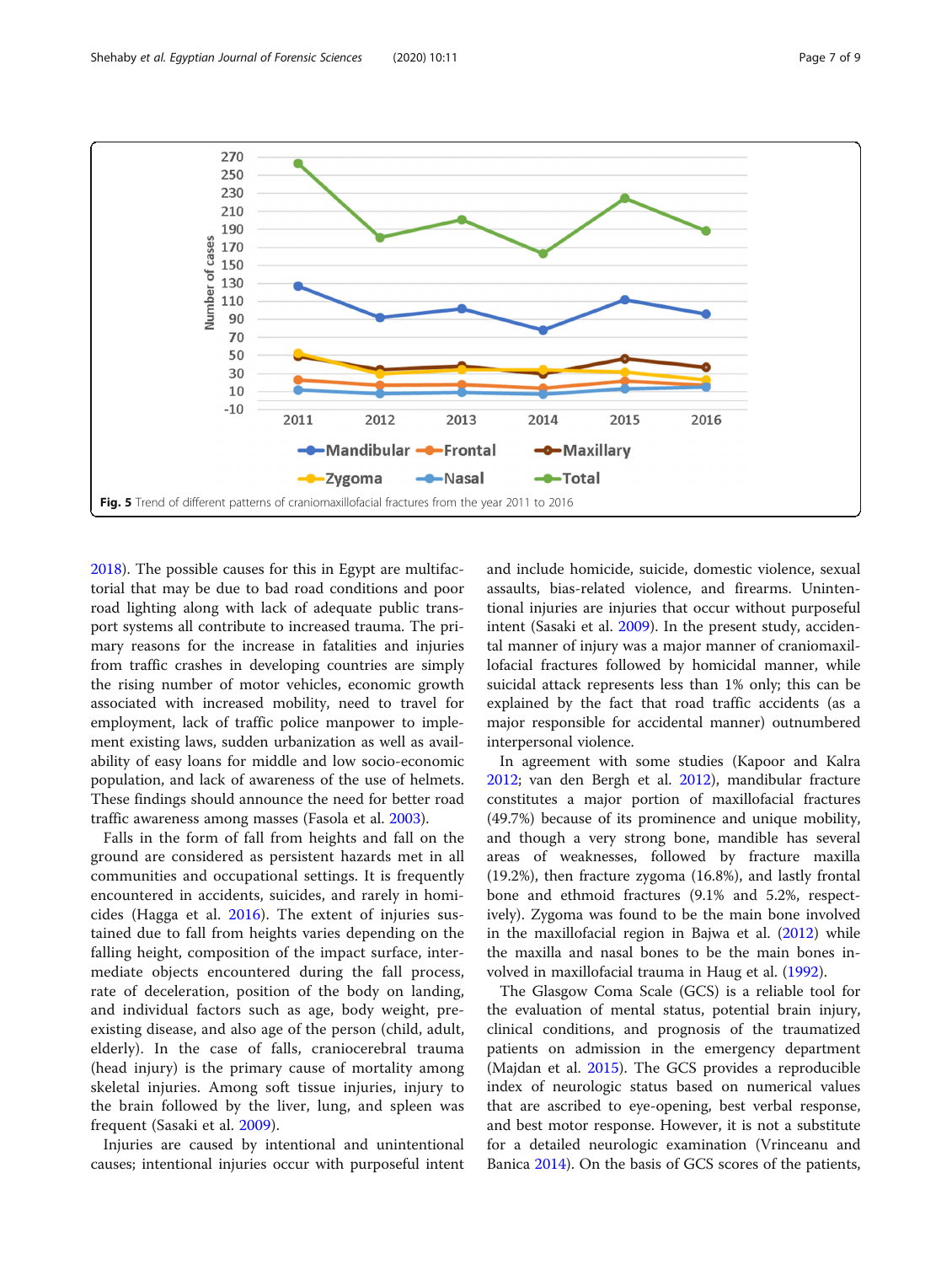about half of the cases (50.7%) had mild THI, 46.0% were of moderate THI, and only 3.3% of the cases had severed THI. The high incidence of a mild type of head injuries associated with maxillofacial injuries is in agreement with Hasnat et al. ([2017](#page-8-0)). However, another study showed a significantly greater incidence of moderate type of head injuries associated with maxillofacial injuries (Senthilkumar et al. [2017\)](#page-8-0).

Oral and maxillofacial surgeons who undertake treatment of facial injuries should have the responsibility for repair of the aesthetic defect, restoration of function, and reduction of the period of disability. The choice for treatment concepts in the current study is 50% were treated surgically and 50% of cases were treated conservatively in the university hospital. However, another study reported a higher percentage of cases treated surgically (66.08%) (Vrinceanu and Banica [2014](#page-8-0)). Approaches to the craniomaxillofacial fractures were according to the clinical guidelines including nondisplaced fractures were managed conservatively with providing acceptable functional and esthetic results, displaced fractures were managed surgically by open reduction (repositioning of the displaced segments into anatomic position), and rigid internal fixation with mini plates (Perry [2010;](#page-8-0) Hailemichael et al. [2015](#page-8-0)).

There was a significant statistical association between age and etiology of MFF (RTA, falls, violence, and firearm injuries) ( $p < 0.05$ ); the higher occurrence of RTA among males than females (72.7% males, 47.9% females) while falls were the main etiology among women (41.8% in female, 11.4% in male) as reported in previous studies (Chalya et al. [2011](#page-8-0)) because more men than women are commuting.

The trend of maxillofacial fractures and its different patterns from the year 2011 to 2016 were the highest in 2011 (21.5%) (the year of 25th January Revolution); this can be explained by that the 25th January Revolution aroused some political conflicts and members of different political groups that used violence and aggressive behavior to express their opinions in political struggles subsequently increased the frequency of violent assaults and the trauma incidence in general, while in the year of 2014, the Egyptian community retained its political stability and the police forces retained its control ability of violence with marked restriction in the violent assaults and fights (El Shehaby et al. [2018](#page-8-0)).

# Recommendation

Preventive strategies remain the cheapest way to reduce the direct and indirect costs of the trauma sequelae. Improving vehicle safety and stricter laws is equally important. Early availability of backup services like intensive care unit and interventions from the trauma team improves the institution of trauma registry regarding the epidemiology, patterns, treatment modalities, and longrun complications of craniomaxillofacial fractures as well as an analysis of data on a regular basis to understand the trends and assess the impact of interventions for the improvement of care and lowering the morbidity. Conduction of prospective studies with follows up to record the actual end results of such traumas.

# Conclusion

Maxillofacial fracture is a common injury presenting to the emergency department. Maxillofacial fractures concomitant with closed head injuries in Upper Egypt occurred primarily in men aged  $18 \leq 40$  years with male predominance. A road traffic accident is the main etiologic factor, and mandibular fractures are the commonest pattern followed by fracture maxilla. Traumatic head injuries were mild in half of the cases. The trend of maxillofacial fractures over the 6-year period of the study (2011–2016) tended to be increased with the highest number in 2011 while the lowest in 2014.

#### Abbreviations

CHI: Closed head injury; CT: Computerized tomography; GCS: Glasgow Coma Scale; MFF: Maxillofacial fractures; RTA: Road traffic accident; THI: Traumatic head injury

#### Acknowledgements

The author wishes to acknowledge Dr. Mahmoud Ali Ragaey, Lecturer of Ear, Nose, and Throat (ENT), Faculty of Medicine, Assiut University, Assiut, Egypt, for his help in facilitating and obtaining the required data from the electronic health datasheet.

#### Authors' contributions

DMES conceived the idea of the study, designed the protocol, obtained the ethical approval from the Ethical Committee, wrote the manuscript and discussion sections, supervised the participation in the research items, and revised all writing steps. HMM designed the study methods, statistical cleaning, and analysis; revised the discussion section; and arranged the reference on the endnote program. Both DMES and HMM are the guarantors of this manuscript and responsible for the interpretation of study results as well as writing of the final manuscript. AMAF participated in the writing of the discussion section. MSS facilitated in obtaining the data from the registration office of the Trauma Unit of Assiut University Hospitals. All authors read and approved the final manuscript.

#### Funding

The author received no funding for this work.

#### Availability of data and materials

Not available

#### Ethics approval and consent to participate

Ethical approval is obtained from the Ethical Committee of Faculty of Medicine, Assiut University, Egypt. Consent to participate from participants is not applicable as the data was obtained from the electronic health database.

#### Consent for publication

Not applicable

#### Competing interests

The authors declare that they have no competing interests.